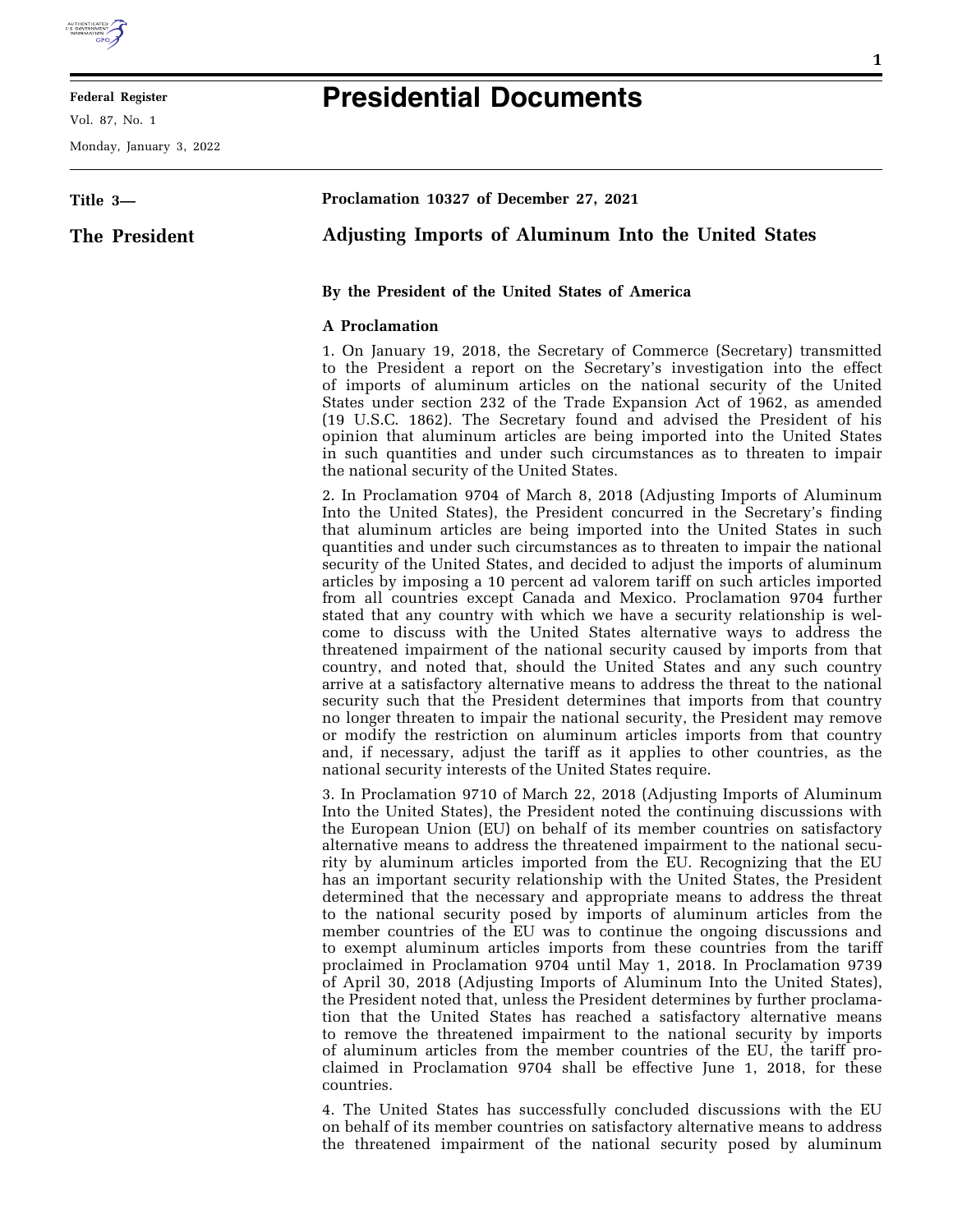articles imports from the EU. The United States and the EU have agreed to expand coordination involving trade remedies and customs matters, monitor bilateral steel and aluminum trade, cooperate on addressing non-market excess capacity, and annually review their arrangement and their ongoing cooperation. In addition, the United States and the EU will seek to conclude, by October 31, 2023, negotiations on global steel and aluminum arrangements to restore market-oriented conditions and support the reduction of carbon intensity of steel and aluminum across modes of production.

5. The United States will implement a number of actions, including a tariff-rate quota that restricts the quantity of aluminum articles imported into the United States from the EU without the application of the tariff proclaimed in Proclamation 9704. Under the arrangement, aluminum articles that area accompanied by a certificate of analysis are eligible for in-quota treatment. In my judgment, these measures will provide an effective, longterm alternative means to address any contribution by EU aluminum articles imports to the threatened impairment to the national security by restraining aluminum articles imports to the United States from the EU, limiting transshipment, and discouraging excess aluminum capacity and production. In light of this agreement, I have determined that specified volumes of eligible aluminum articles imports from the EU will no longer threaten to impair the national security and have decided to exclude such imports from the EU up to a designated quota from the tariff proclaimed in Proclamation 9704 through December 31, 2023. The United States will monitor the implementation and effectiveness of the tariff-rate quota and other measures agreed upon with the EU in addressing our national security needs, and I may revisit this determination, as appropriate.

6. The alternative means, including the tariff-rate quota, align with the recommendations specified in the Secretary's report assessing the effect of imports of aluminum articles on the national security of the United States under section 232. The agreed-upon aggregate tariff-rate quota volume, totaling 18,000 metric tons of unwrought aluminum and 366,040 metric tons of semi-finished wrought aluminum, is consistent with the objective of reaching and sustaining a sufficient capacity utilization rate in the domestic aluminum industry.

7. In light of my determination to adjust the tariff proclaimed in Proclamation 9704 as applied to eligible aluminum articles imports from the EU, I have considered whether it is necessary and appropriate in light of our national security interests to make any corresponding adjustments to such tariff as it applies to other countries. I have determined that it is necessary and appropriate, at this time, to maintain the current tariff level as it applies to other countries.

8. Section 232 of the Trade Expansion Act of 1962, as amended, authorizes the President to adjust the imports of an article and its derivatives that are being imported into the United States in such quantities or under such circumstances as to threaten to impair the national security.

9. Section 604 of the Trade Act of 1974, as amended (19 U.S.C. 2483), authorizes the President to embody in the Harmonized Tariff Schedule of the United States (HTSUS) the substance of statutes affecting import treatment, and actions thereunder, including the removal, modification, continuance, or imposition of any rate of duty or other import restriction.

NOW, THEREFORE, I, JOSEPH R. BIDEN JR., President of the United States of America, by the authority vested in me by the Constitution and the laws of the United States of America, including section 232 of the Trade Expansion Act of 1962, as amended, section 301 of title 3, United States Code, and section 604 of the Trade Act of 1974, as amended, do hereby proclaim as follows:

(1) To establish a tariff-rate quota on imports of aluminum articles from member countries of the EU as described in paragraph 5 of this proclamation, U.S. note 19 to subchapter III of chapter 99 of the HTSUS is amended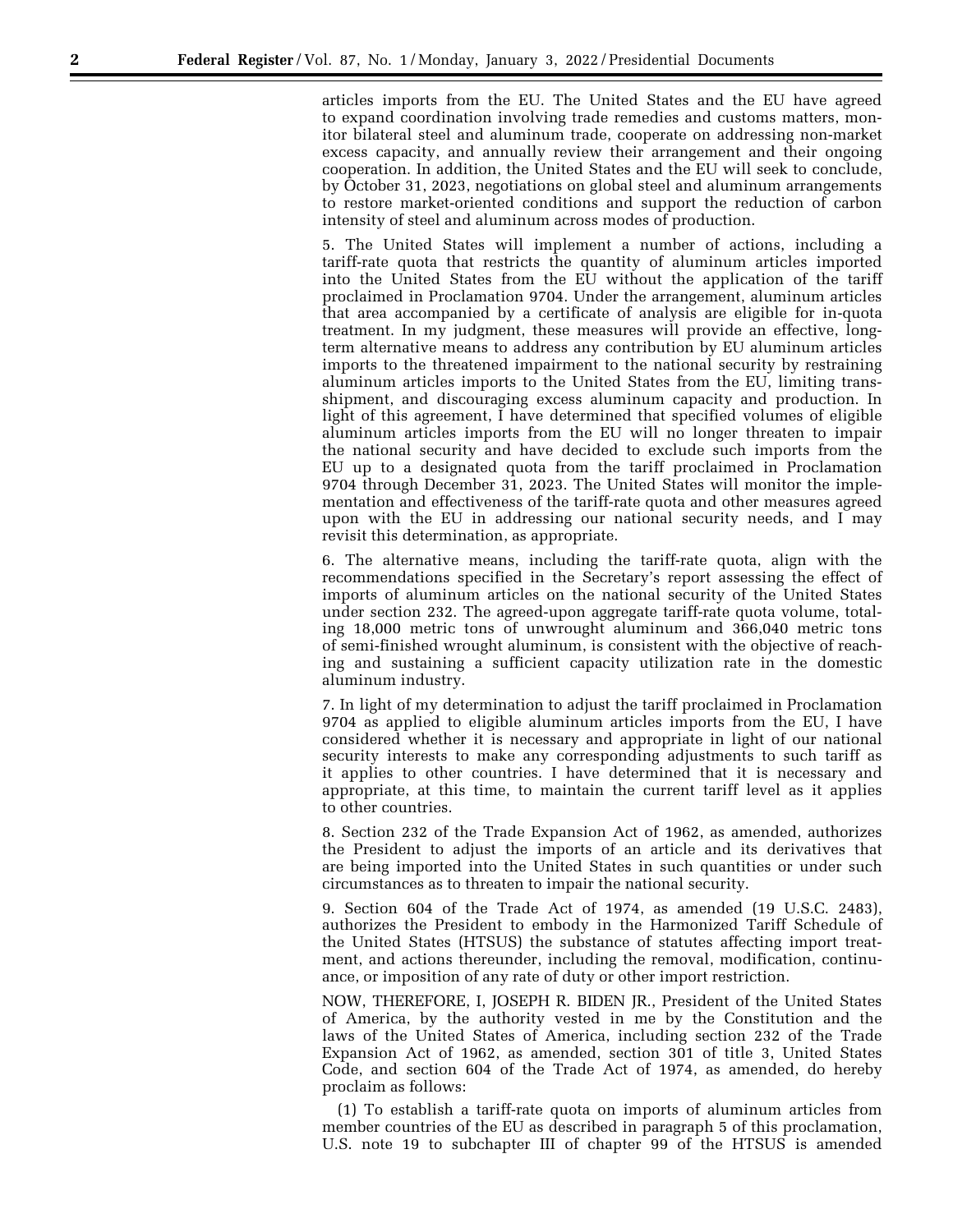as provided for in the Annex to this proclamation. Imports of aluminum articles from member countries of the EU in excess of the tariff-rate quota quantities shall remain subject to the duties imposed by clause 2 of Proclamation 9704, as amended. The Secretary, in consultation with the United States Trade Representative and the Secretary of Homeland Security, shall recommend to the President, as warranted, updates to the in-quota volumes contained in the Annex to this proclamation. Aluminum articles from a member country of the EU imported under an exclusion granted pursuant to clause 3 of Proclamation 9704, as amended, shall count against the in-quota volume of the tariff-rate quota established in clause 1 of this proclamation.

(2) Clause 2 of Proclamation 9704, as amended, is further amended in the second sentence by deleting ''and'' before ''(g)'' and inserting before the period at the end: '', and (h) on or after 12:01 a.m. eastern standard time on January 1, 2022, from all countries except Argentina, Australia, Canada, Mexico, and except the member countries of the European Union through 11:59 p.m. eastern standard time on December 31, 2023, for aluminum articles covered by headings 9903.85.25 through 9903.85.44, inclusive.''

(3) Aluminum articles eligible for treatment under clause 1 of this proclamation must be accompanied by a certificate of analysis in order to receive such treatment. The Secretary, in consultation with the Secretary of Homeland Security and the United States Trade Representative, is authorized to take such actions as are necessary to ensure compliance with this requirement. Failure to comply could result in applicable remedies or penalties under United States law.

(4) The modifications made by clauses 1 through 3 of this proclamation and the Annex to this proclamation shall be effective with respect to goods entered for consumption, or withdrawn from warehouse for consumption, on or after 12:01 a.m. eastern standard time on January 1, 2022, and shall continue in effect, unless such actions are expressly reduced, modified, or terminated.

(5) Any imports of aluminum articles from the member countries of the EU that were admitted into a United States foreign trade zone in ''privileged foreign status'' as defined in 19 CFR 146.41, prior to 12:01 a.m. eastern standard time on January 1, 2022, shall be subject upon entry for consumption made on or after 12:01 a.m. eastern standard time on January 1, 2022, to the provisions of the tariff-rate quota in effect at the time of the entry for consumption.

(6) Any provision of previous proclamations and Executive Orders that is inconsistent with the actions taken in this proclamation is superseded to the extent of such inconsistency.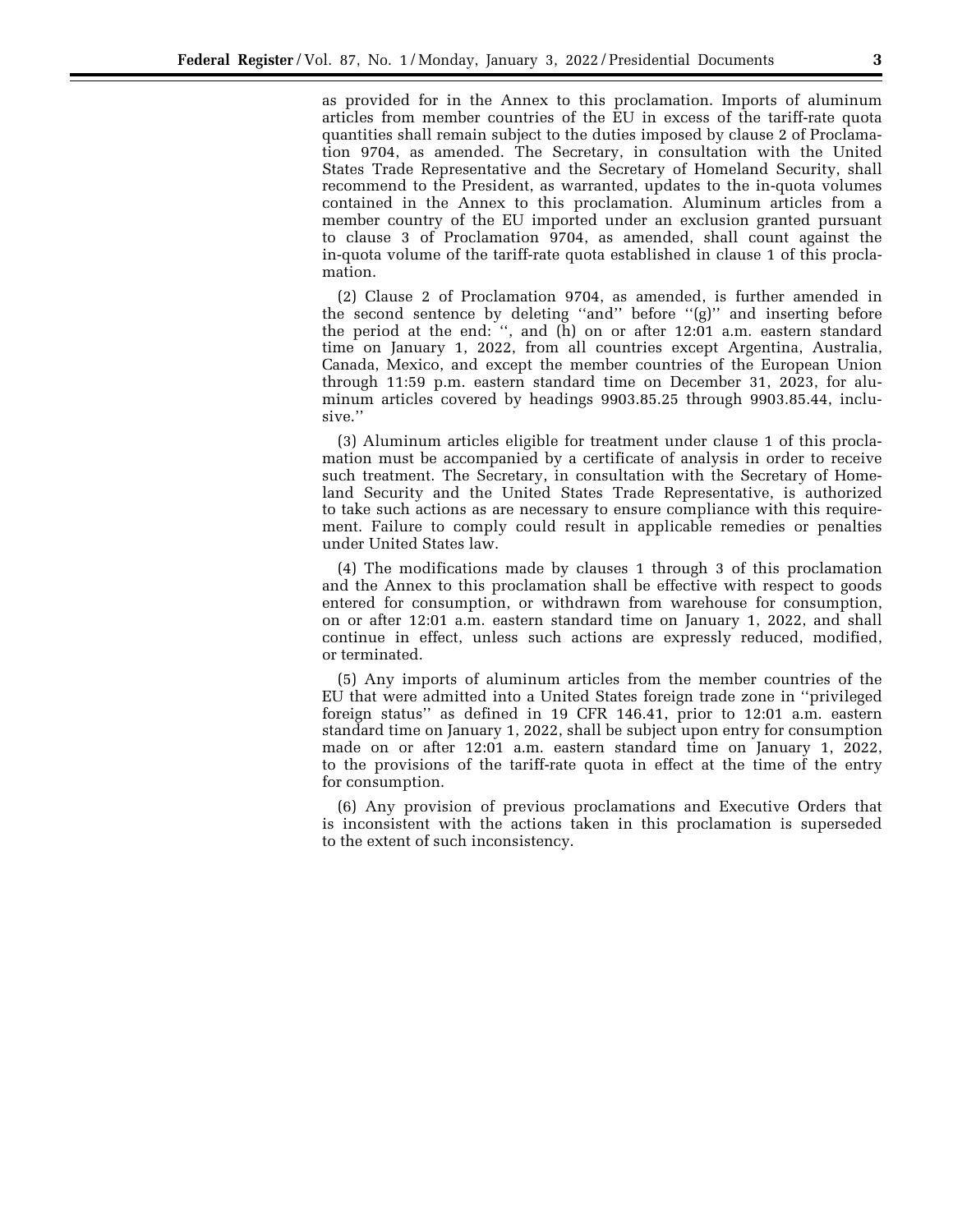IN WITNESS WHEREOF, I have hereunto set my hand this twenty-seventh day of December, in the year of our Lord two thousand twenty-one, and of the Independence of the United States of America the two hundred and forty-sixth.

R. Beder.J.

Billing code 3395–F2–P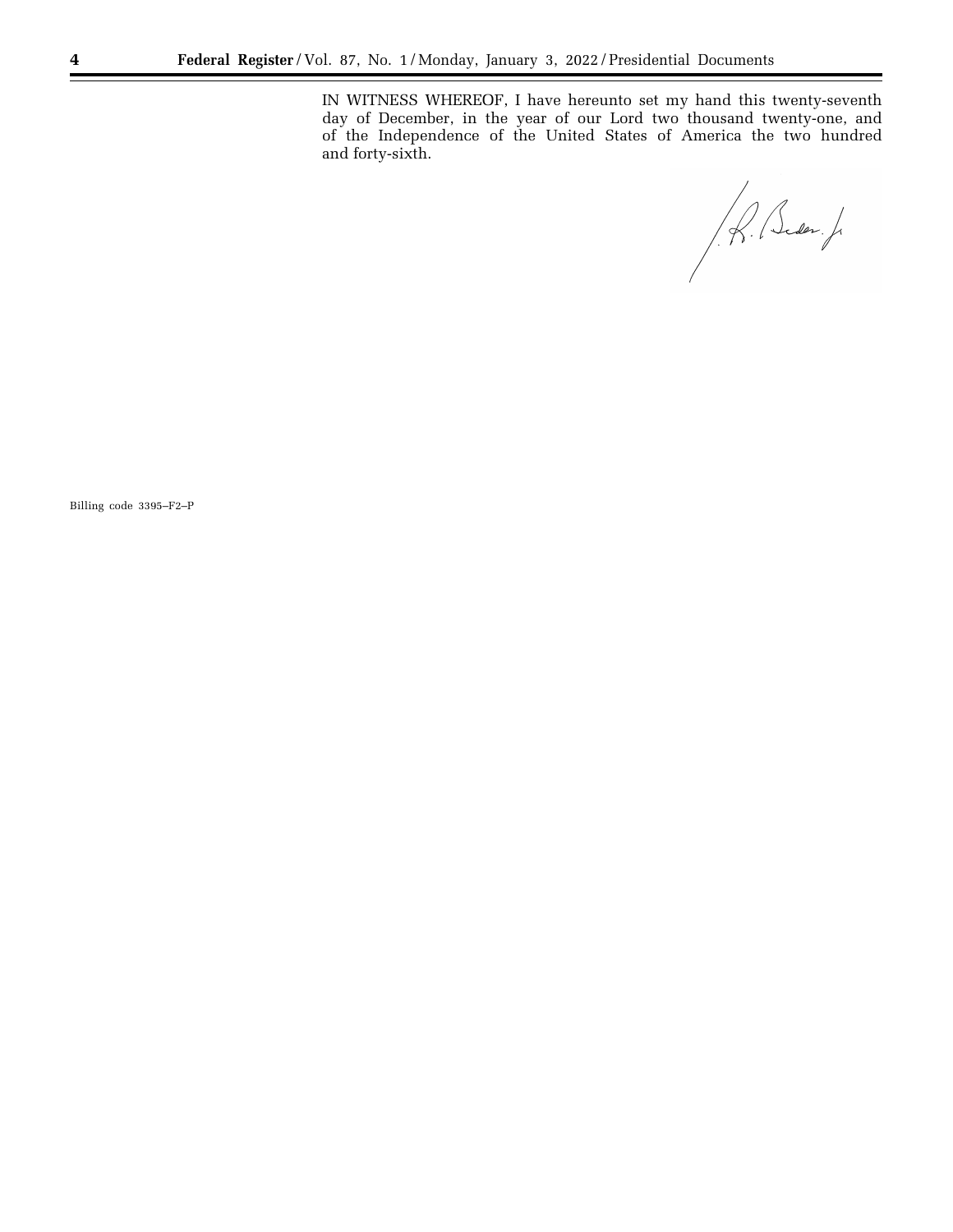## **ANNEX**

## **TO MODIFY CERTAIN PROVISIONS OF CHAPTER 99 OF THE HARMONIZED TARIFF SCHEDULE OF THE UNITED STATES**

Effective with respect to goods entered for consumption, or withdrawn from warehouse for consumption, on or after 12:01 a.m. eastern standard time on January 1, 2022, subchapter Ill of chapter 99 of the Harmonized Tariff Schedule of the United States is modified by inserting in numerical sequence the following new tariff provision, with the material in the new tariff provisions inserted in the columns labeled "Heading/Subheading", "Article Description", "Rates of Duty 1-General", "Rates of Duty 1-Special," and "Rates of Duty 2", respectively:

- 1. U.S. note 19 to such subchapter Ill is modified by adding the following new subdivision 19(a)(v):
	- "(v) Subheadings 9903.85.25 through 9903.85.44, inclusive, set forth the ordinary customs duty treatment for the aluminum products (as enumerated in subdivision (b) of this note) of any member country of the European Union enumerated in this subdivision. Subheadings 9903.85.27 through 9903.85.44 shall be subject to any aggregate annual quantity established for each such subheading, including any allocations or other limitations that may be announced, in addition to the aggregate annual quantity set forth in the superior text to any such subheading, all as set forth on the Internet site of the Department of Commerce at the following link: [\[https://bis.doc.gov/232-aluminum\].](https://bis.doc.gov/232-aluminum)  No such country shall be allowed to import an aggregate quantity under any such subheading during any of the periods January through June, or July through December in any year that is in excess of the quantity that is allocated to such country by the Department of Commerce, as set forth on the Internet site of such Department as noted herein. No more than 60 percent of the tariff-rate quota to be filled in the first half of the year. Entries of any product of any such member country under heading 9903.85.25, when such product is described in an exclusion granted by the Department of Commerce shall be eligible to utilize such exclusion upon proper claim therefor, and such entries shall be counted against any annual aggregate quantitative limitation provided under this subdivision. No claim for entry under any provision of chapter 98 or of subchapter II of chapter 99 shall be allowed to reduce or prevent the application of an additional duty provided for under this note.

The member countries of the European Union that are covered by this subdivision and by heading 9903.85.03 and subheadings 9903.85.25 through 9903.85.44 shall include the following: Austria, Belgium, Bulgaria, Croatia, Cyprus, Czechia (Czech Republic), Denmark, Estonia, Finland, France, Germany, Greece, Hungary, Ireland, Italy, Latvia, Lithuania, Luxembourg, Malta, Netherlands, Poland, Portugal, Romania, Slovakia, Slovenia, Spain, Sweden."

2. Note 19(d) is modified by inserting after "9903.85.11" the phrase "and subheadings 9903.85.25 through 9903.85.44".

3. The article description of heading 9903.85.01 is modified by deleting "heading 9903.85.21" and inserting in lieu thereof "headings 9903.85.21, 9903.85.25, and subheadings 9903.85.27 through 9903.85.44"; and by inserting after "of Mexico" the phrase "; of member countries of the European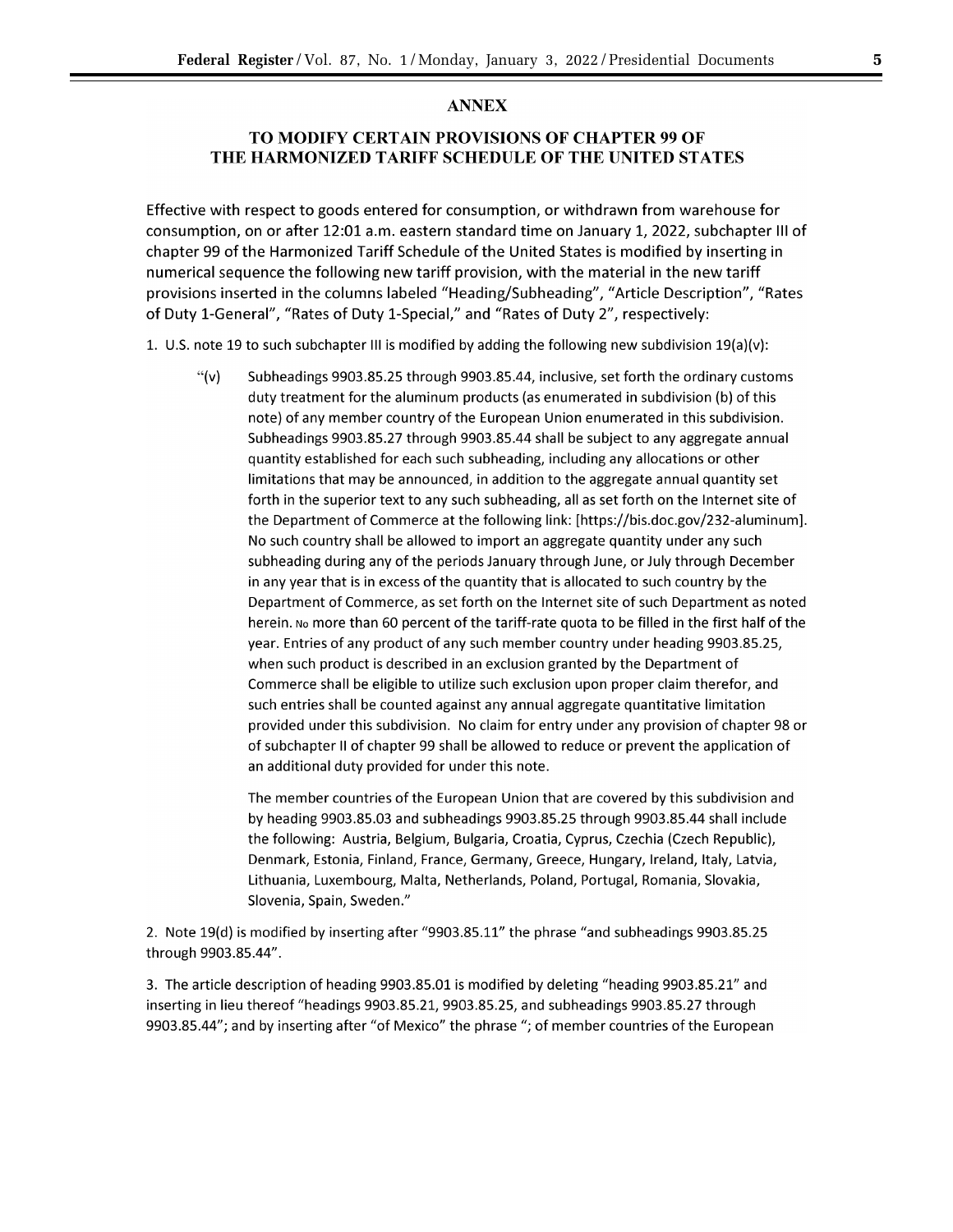Union specified in subdivision (a)(v) of such U.S. note 19, under any limitations that may be established by the Department of Commerce under such U.S. note 19;".

4. The article description of heading 9903.85.03 is modified by adding after "of Mexico," the phrase "of member countries of the European Union (as enumerated in U.S. note 19(a)(v) to this subchapter".

5. The following new provisions and applicable superior text are inserted in such subchapter Ill in numerical sequence, with the material inserted in the columns entitled "Heading/Subheading", "Article Description", and "Rates of Duty 1-General", respectively:

|                        | <b>Article Description</b>                                                                                                                                                                                                                                                                                                                                                                                                                                                        | <b>Rates of Duty</b>                                       |         |                |
|------------------------|-----------------------------------------------------------------------------------------------------------------------------------------------------------------------------------------------------------------------------------------------------------------------------------------------------------------------------------------------------------------------------------------------------------------------------------------------------------------------------------|------------------------------------------------------------|---------|----------------|
| Heading/<br>Subheading |                                                                                                                                                                                                                                                                                                                                                                                                                                                                                   | $\mathbf{1}$                                               |         | $\overline{2}$ |
|                        |                                                                                                                                                                                                                                                                                                                                                                                                                                                                                   | General                                                    | Special |                |
| "9903.85.25            | Aluminum products of member countries of the European<br>Union enumerated in U.S. note 19(a)(v) to this subchapter,<br>when such products are covered by an exclusion granted by the<br>Secretary of Commerce under note 19(c) to this subchapter,<br>provided that such goods shall be counted toward any<br>quantitative limitation applicable to any such product until                                                                                                        | The duty<br>provided in<br>the<br>applicable<br>subheading |         |                |
| 9903.85.27             | Aluminum products of member countries of the European<br>Union enumerated in U.S. note $19(a)(v)$ to this subchapter and<br>not described in heading 9903.85.25 to this subchapter, when<br>entered in annual aggregate quantities not to exceed the<br>quantities specified pursuant to such U.S. note 19:<br>Unwrought aluminum products specified in U.S. note<br>19(b)(i) to this subchapter:<br>Unwrought aluminum, not alloyed (provided<br>for in subheading 7601.10.30 or | The duty<br>provided in                                    |         |                |
|                        |                                                                                                                                                                                                                                                                                                                                                                                                                                                                                   | the<br>applicable<br>subheading                            |         |                |
| 9903.85.29             | Other unwrought products, alloyed (provided<br>for in subheading 7601.20.30, 7601.20.60 or                                                                                                                                                                                                                                                                                                                                                                                        | The duty<br>provided in<br>the<br>applicable<br>subheading |         |                |
| 9903.85.31             | Other aluminum products, specified in U.S. note<br>19(b)(ii) through 19(b)(v) to this subchapter:<br>Bars, rods and profiles of aluminum, not alloyed<br>(provided for in subheading 7604.10.10,                                                                                                                                                                                                                                                                                  |                                                            |         |                |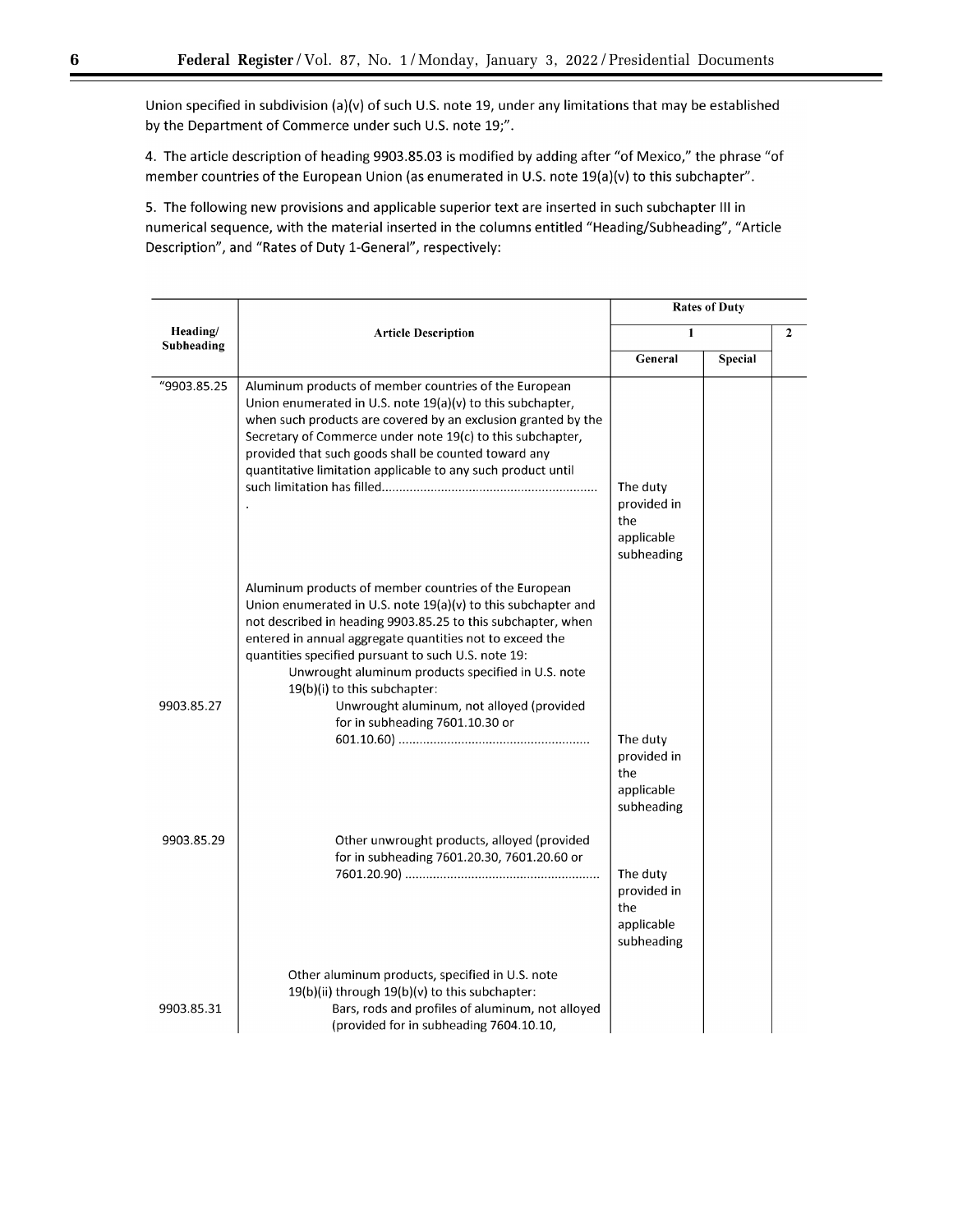|                        |                                                                                                                                                                                                                                                                          | <b>Rates of Duty</b>                                       |                |              |
|------------------------|--------------------------------------------------------------------------------------------------------------------------------------------------------------------------------------------------------------------------------------------------------------------------|------------------------------------------------------------|----------------|--------------|
| Heading/<br>Subheading | <b>Article Description</b>                                                                                                                                                                                                                                               | 1                                                          |                | $\mathbf{2}$ |
|                        |                                                                                                                                                                                                                                                                          | General                                                    | <b>Special</b> |              |
|                        |                                                                                                                                                                                                                                                                          | The duty<br>provided in<br>the<br>applicable<br>subheading |                |              |
| 9903.85.32             | Hollow profiles of aluminum alloys (provided<br>for in subheading 7604.21.00)                                                                                                                                                                                            | The duty<br>provided in<br>the<br>applicable<br>subheading |                |              |
| 9903.85.33             | Bars, rods, and solid profiles, alloyed (provided<br>for in subheading 7604.29.10, 7604.29.30 or                                                                                                                                                                         | The duty<br>provided in<br>the<br>applicable<br>subheading |                |              |
| 9903.85.34             | Wire of aluminum, of which the maximum<br>cross-sectional dimension exceeds 7 mm<br>(provided for in subheading 7605.11.00 or                                                                                                                                            | The duty<br>provided in<br>the<br>applicable<br>subheading |                |              |
| 9903.85.35             | Other wire of aluminum (provided for in<br>subheading 7605.19.00 or 7605.29.00)                                                                                                                                                                                          | The duty<br>provided in<br>the<br>applicable<br>subheading |                |              |
| 9903.85.36             | Products meeting the requirements of note<br>1(d) to this chapter and with a thickness of<br>more than 6.3 mm (described in<br>statistical reporting number 7606.11.3030,<br>7606.12.3015, 7606.12.3025,<br>7606.12.3035, 7606.91.3055,<br>7606.91.6055, 7606.92.3025 or | The duty<br>provided in<br>the<br>applicable<br>subheading |                |              |
| 9903.85.37             | Products meeting the requirements of note<br>1(d) to this chapter and with a thickness not<br>exceeding 6.3 mm (described in                                                                                                                                             |                                                            |                |              |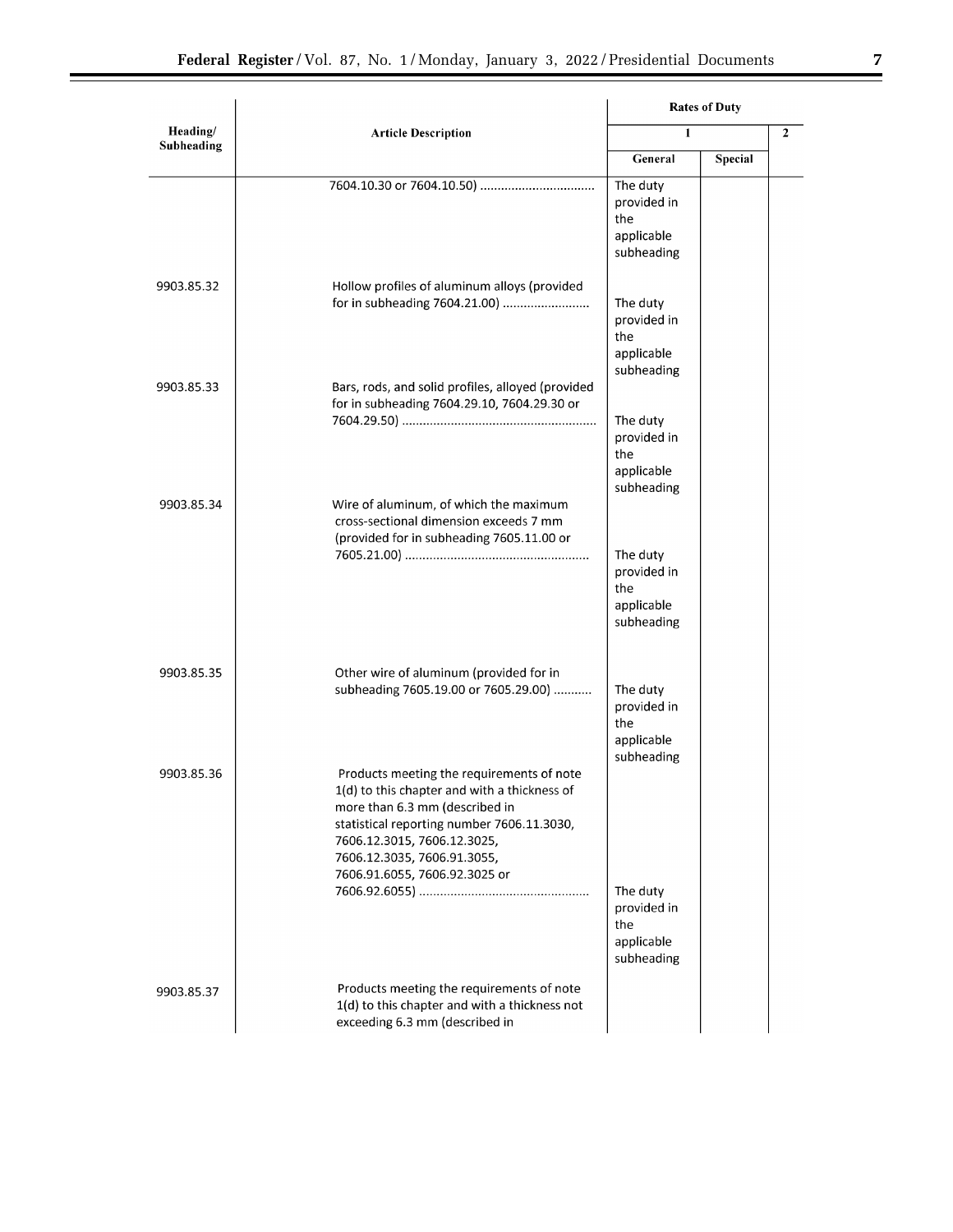▀

|                        |                                                                                                                                                                                                                            | <b>Rates of Duty</b>                                       |                |                |
|------------------------|----------------------------------------------------------------------------------------------------------------------------------------------------------------------------------------------------------------------------|------------------------------------------------------------|----------------|----------------|
| Heading/<br>Subheading | <b>Article Description</b>                                                                                                                                                                                                 | 1                                                          |                | $\overline{2}$ |
|                        |                                                                                                                                                                                                                            | General                                                    | <b>Special</b> |                |
|                        | statistical reporting number 7606.11.3060,<br>7606.12.3091, 7606.12.3096, 7606.91.3095,<br>7606.91.6095, 7606.92.3035 or 7606.92.6095),<br>and clad products (described in statistical<br>reporting number 7606.11.6000 or | The duty<br>provided in                                    |                |                |
| 9903.85.38             | Aluminum alloy can stock (described in                                                                                                                                                                                     | the<br>applicable<br>subheading                            |                |                |
|                        | statistical reporting number 7606.12.3045 or                                                                                                                                                                               | The duty<br>provided in                                    |                |                |
|                        |                                                                                                                                                                                                                            | the<br>applicable<br>subheading                            |                |                |
| 9903.85.39             | Aluminum foil, not backed (described in<br>statistical reporting number 7607.11.3000,<br>7607.11.6010, 7607.11.6090, 7607.11.9030,<br>7607.11.9060, 7607.11.9090, 7607.19.1000,<br>7607.19.3000 or 7607.19.6000)           | The duty                                                   |                |                |
|                        |                                                                                                                                                                                                                            | provided in<br>the<br>applicable<br>subheading             |                |                |
| 9903.85.40             | Aluminum foil, backed (described in statistical<br>reporting number 7607.20.1000 or                                                                                                                                        | The duty<br>provided in<br>the<br>applicable               |                |                |
| 9903.85.41             | Pipes and tubes of aluminum, seamless                                                                                                                                                                                      | subheading                                                 |                |                |
|                        | (described in statistical reporting number<br>7608.10.0030 or 7608.20.0030)                                                                                                                                                | The duty<br>provided in<br>the<br>applicable<br>subheading |                |                |
| 9903.85.42             | Pipes and tubes of aluminum, other than<br>seamless (described in statistical reporting<br>number 7608.10.0090 or 7608.20.0090)                                                                                            | The duty<br>provided in<br>the<br>applicable<br>subheading |                |                |
| 9903.85.43             | Tube or pipe fittings of aluminum (for<br>example, couplings, elbows, sleeves)<br>(described in statistical reporting number                                                                                               |                                                            |                |                |